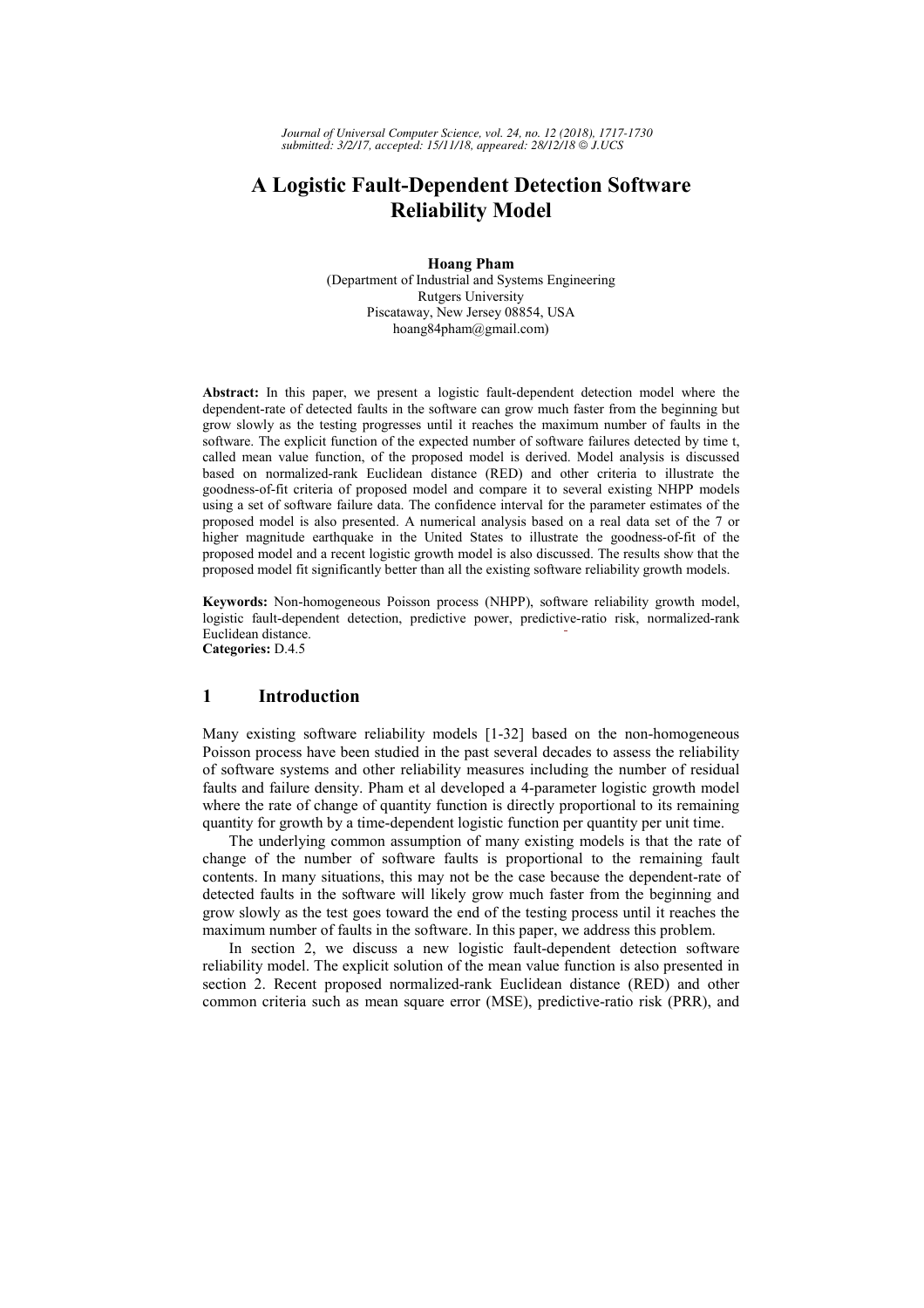predictive power (PP) using for determining the model performance are briefly discussed in Section 3. Model analysis and results are discussed in Section 4 to illustrate the goodness-of-fit criteria of proposed model and compare it to several common existing models based on existing software failure data.

## **2 A Logistic Fault-dependent Detection Model**

Many existing reliability models [1-32] assume that the rate of change of the number of software faults is mostly proportional to the remaining fault contents. Let  $m(t)$ denote the expected number of software failures detected by time t also called the mean value function.

In this paper, we consider that, beside there is a finite number of faults in the software, the detected faults in the software grow much faster from the beginning with respect to the time-dependent fault-detection function and continue to detect them as the test progresses but grow slowly until it reaches the maximum number of faults in the software. Thus, a generalized mean value function m(t) can be obtained by solving the following proposed differential equation (with the initial condition  $m(0) \neq 0$ :

$$
\frac{dm(t)}{dt} = b(t) m(t) \left(1 - \frac{m(t)}{a}\right) \tag{1}
$$

where the initial condition  $m(0) \neq 0$  and

m(t) expected number of software failures detected by time t

a Maximum number of faults in the software

b(t) time-dependent fault detection rate per fault per unit of time.

In this study, we consider the following time-dependent fault detection rate

$$
b(t) = \frac{b}{1 + \beta e^{-bt}}\tag{2}
$$

The solution of the expected number of software failures detected by time t of the differential equation in  $(1)$  considering the function  $b(t)$  in  $(2)$ , can be obtained as follows:

$$
m(t) = \frac{a}{1 + d\left(\frac{1+\beta}{\beta + e^{bt}}\right)}\tag{3}
$$

To make it easy, we named it as logistic fault-detection model. From eq. (3),  $m(t) = a$ / (1+d) as t=0, and m(t) = a as t goes to infinity. It is worth to note that although this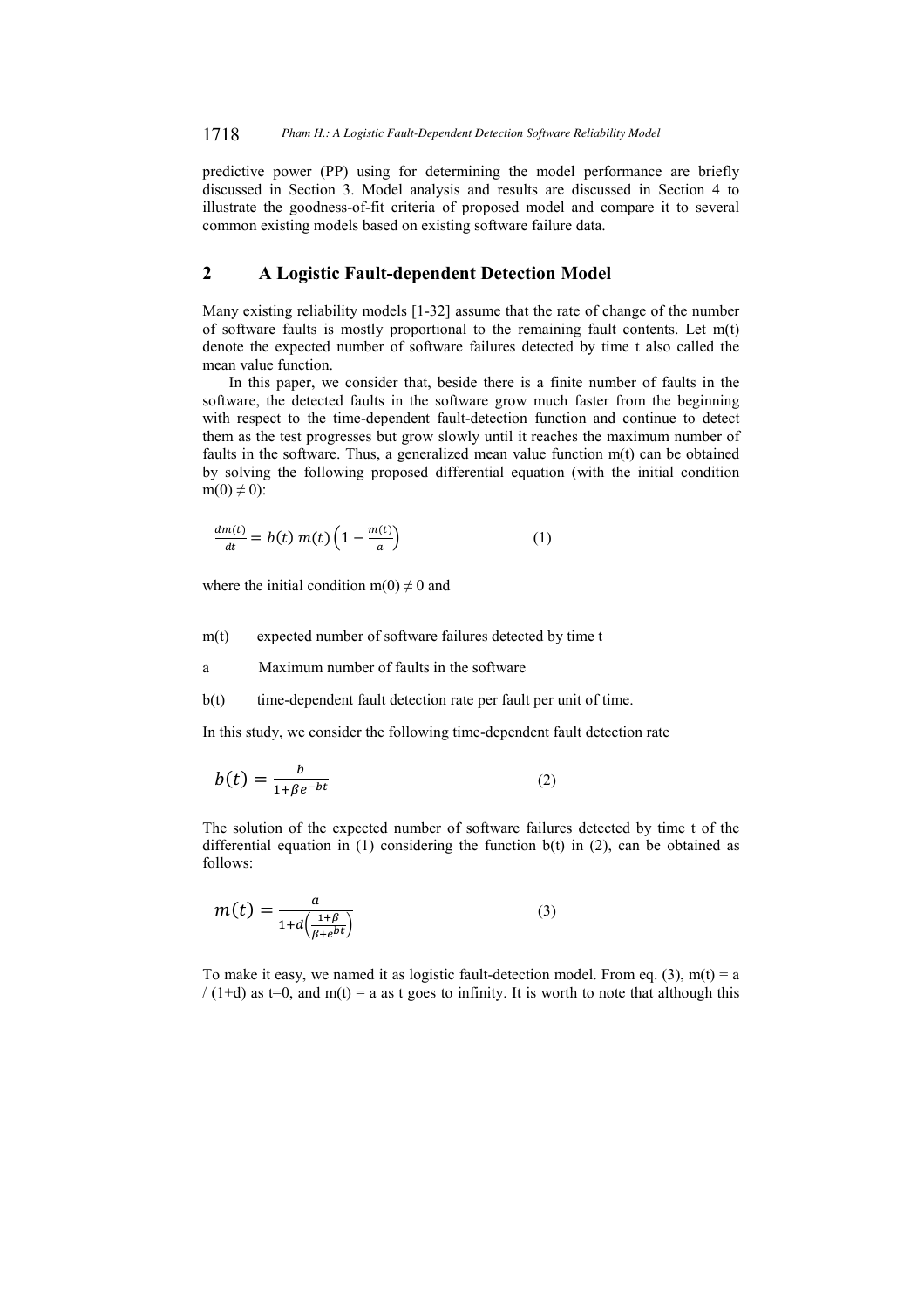new model, function m(t), is just slightly different from some existing models such as delayed s-shaped [Yamada, 83], inflection s-shaped [Ohba, 84], error-dependent fault detection model [4, 20], the results of this new model have shown a very interesting aspect in term of the model performance based on some criteria for given data sets as shown in section 4. Table 1 summarizes the mean value functions of proposed model and several existing NHPP models.

## **3 Model Selection Criteria**

In this section we discuss briefly three common criteria such as MSE, PRR, and PP that will be used to compare the performance of those models as listed in Table 1. The mean square error (MSE) measures the deviation between the predicted values with the actual observation and is defined as:

$$
MSE = \frac{\sum_{i=1}^{n} (\hat{m}(t_i) - y_i)^2}{n - k}
$$
(4)

where  $y_i$  is total number of failures observed at time  $t_i$  according to the actual data;  $\hat{m}(t_i)$  is the estimated cumulative number of failures at time  $t_i$  for  $i = 1, 2..., n$ ; and *n* and *k* are the number of observations and number of parameters in the model, respectively.

The predictive-ratio risk (PRR) measures the distance of model estimates from the actual data against the model estimate, and is defined as [Pham, H. and Deng, C. 2003]:

$$
PRR = \sum_{i=1}^{n} \left(\frac{\hat{m}(t_i) - y_i}{\hat{m}(t_i)}\right)^2
$$
\n<sup>(5)</sup>

The predictive power (PP) measures the distance of model estimates from the actual data against the actual data, is as follows [Pham, 14]:

$$
PP = \sum_{i=1}^{n} \left(\frac{\hat{m}(t_i) - y_i}{y_i}\right)^2 \tag{6}
$$

For all these three criteria – MSE, PRR, and PP – the smaller the value, the better the model fits, relative to other models run on the same data set.

It should be noted that there are more than a dozen of existing goodness-of-fit criteria. Obviously different criteria will likely lead to various, but different, impacts in measuring the software reliability and that no software reliability model is optimal for all contributing criteria. This makes the job of developers and practitioners much more difficult when they need to select the best model in order to use from among many existing software reliability growth models (SRGMs) based on a set of criteria. Pham [Pham, 14] recently proposed a *normalized-Rank Euclidean Distance criteria*, or RED criteria, to select the best model based on a set of contributing criteria. The RED criteria function is defined as follows: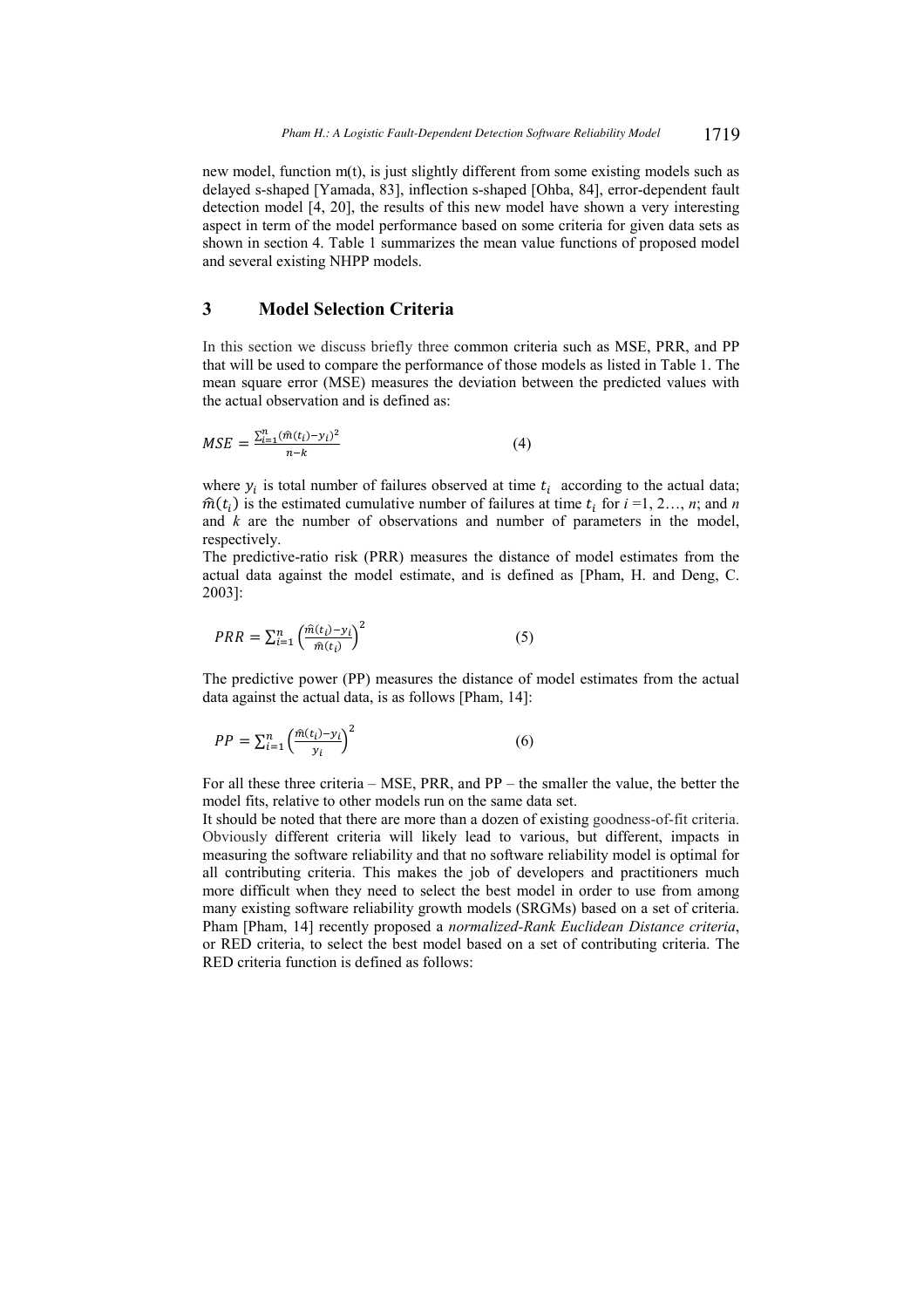| <b>Model</b>                               |                                                                                                                                                             |
|--------------------------------------------|-------------------------------------------------------------------------------------------------------------------------------------------------------------|
|                                            |                                                                                                                                                             |
| Goel-Okumoto                               | $m(t) = a(1 - e^{-bt})$                                                                                                                                     |
| $(G-O)$ [Goel, 79]                         |                                                                                                                                                             |
| Delayed S-shaped                           | $m(t) = a(1 - (1 + bt)e^{-bt})$                                                                                                                             |
| [Yamada, 83]                               |                                                                                                                                                             |
|                                            |                                                                                                                                                             |
| Inflection S-shaped [Ohba, 84]             | $m(t) = \frac{a(1 - e^{-bt})}{1 + Re^{-bt}}$                                                                                                                |
|                                            |                                                                                                                                                             |
|                                            |                                                                                                                                                             |
|                                            |                                                                                                                                                             |
| Yamada Imperfect debugging<br>[Yamada, 92] | $m(t) = a[1 - e^{-bt}]\left[1 - \frac{a}{h}\right] + \alpha a t$                                                                                            |
|                                            |                                                                                                                                                             |
| PNZ model [Pham, 99]                       |                                                                                                                                                             |
|                                            | $m(t) = \frac{a}{1 + \beta e^{-bt}} \left[ \left[ 1 - e^{-bt} \right] \left[ 1 - \frac{a}{b} \right] + \alpha t \right]$                                    |
|                                            |                                                                                                                                                             |
| Pham-Zhang<br>model<br>[Pham,              |                                                                                                                                                             |
| 03]                                        | $m(t) = \frac{1}{1 + Be^{-bt}} \left( (c+a)(1 - e^{-bt}) \right)$                                                                                           |
|                                            |                                                                                                                                                             |
|                                            |                                                                                                                                                             |
|                                            | $-\frac{u}{b-a}(e^{-at}-e^{-bt})\bigg)$                                                                                                                     |
| Dependent-parameter model                  | $m(t) = \alpha(1 + \gamma t)(\gamma t + e^{-\gamma t} - 1)$                                                                                                 |
| [Pham, $07$ ]                              |                                                                                                                                                             |
| Dependent-parameter model                  |                                                                                                                                                             |
| with $m(t_0) \neq 0$ [Pham, 07]            | $\overline{m(t)} = m_0 \left( \frac{\gamma t + 1}{\gamma t_0 + 1} \right) e^{-\gamma (t - t_0)} + \alpha (\gamma t)$                                        |
|                                            | $+1$ [ $vt-1$ ]                                                                                                                                             |
|                                            |                                                                                                                                                             |
|                                            | $+\left(1-\gamma t_0\right)e^{-\gamma\left(t-t_0\right)}\right]$                                                                                            |
| Pham Inflexion model [Pham,                |                                                                                                                                                             |
| 14]                                        |                                                                                                                                                             |
|                                            |                                                                                                                                                             |
|                                            | $m(t) = N \left( 1 - \frac{1}{\left(\frac{\beta + e^{bt}}{1 + R}\right)^{\frac{a}{b}}} \right)$                                                             |
| Vtub fault detection model                 |                                                                                                                                                             |
| [Pham, $14$ ]                              |                                                                                                                                                             |
|                                            | $m(t) = N \left( 1 - \left( \frac{\beta}{\beta + a^{t^{b}} - 1} \right)^{\alpha} \right)$<br>$m(t) = \frac{Nb(1 - e^{-(b + aN)t})}{(b + aNe^{-(b + aN)t})}$ |
| Error-dependent fault                      |                                                                                                                                                             |
| detection model (new model)                |                                                                                                                                                             |
| [4, 20]                                    |                                                                                                                                                             |
| Logistic fault-detection model             |                                                                                                                                                             |
| (new model)                                | $m(t) = \frac{}{1+d\left(\frac{1+\beta}{\beta+e^{bt}}\right)}$                                                                                              |
|                                            |                                                                                                                                                             |

*Table 1: Software reliability models*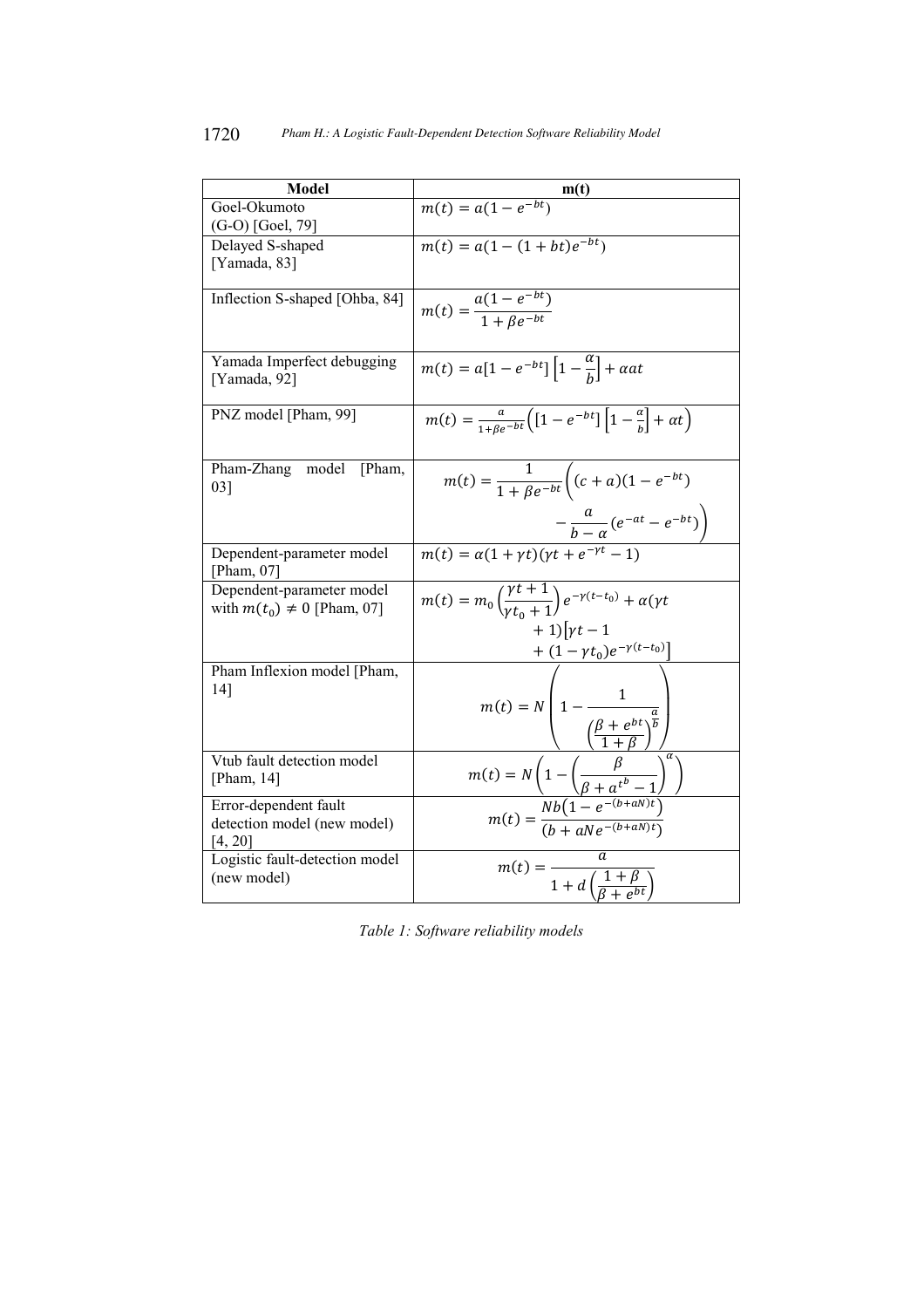$$
D_i = \sum_{j=1}^d \left\{ \left( \sqrt{\left[ \sum_{k=1}^2 \left( \frac{c_{ijk}}{\sum_{i=1}^S c_{ijk}} \right)^2 \right]} \right) w_j \right\} \tag{7}
$$

Where  $s =$  total number of models

 $d =$ total number of criteria

 $w_j$  = the weight of the *j*<sup>th</sup> criteria for *j* = 1, 2,..., *d* 

 $k = \}$ 1 represents criteria j value

2 represents criteria j ranking

 $C_{i,j1}$  = the ranking based on specified criterion of model i with respect to (w.r.t.) criteria j

 $C_{i_1i_2}$  = criteria value of model *i* w.r.t. criteria *j* where  $i = 1, 2...$ , s and  $j = 1, 2...$ , d Thus, the smaller the RED value,  $D_i$ , it represents the better rank as compare to higher RED value. In Section 4, we illustrate the use of RED criteria based on three criteria above such as MSE, PRR and PP to select the best software reliability model.

### **4 Model Analysis and Results**

#### **4.1 Model Results and Comparison based on Software Failure Data**

A set of system test data was provided in [9, page 149] which is referred to as Phase 2 data set and is given in Table 2. In this data set the number of faults detected in each week of testing is found and the cumulative number of faults since the start of testing is recorded for each week. This data set provides the cumulative number of faults by each week up to 21 weeks.

Table 3 summarizes the result of parameter estimates of all the models from Table 1 using the least square estimation (LSE) technique and their criteria (MSE, PRR and PP) values. Using a normal approximation, we can obtain the 95% confidence intervals of the parameter estimates of the new model as follows:

CI for a: [41.924, 45.677] CI for b: [0.270, 0.373] CI for d: [7.019, 18.822] CI for β: [0, 3.967]

The coordinates X, Y and Z as shown in Figure 1 represent the model number, MSE values, and the RED criteria values, respectively. In Table 4, all the MSE, PRR and PP values of proposed model (model 12) are all the lowest compared to all the models in Table 4. Using eq. (3) and the criteria values given in Table 3, we can obtain the normalized-rank Euclidean distance (RED) values and their corresponding ranking as shown in Table 4 for criteria weight  $w_1=0.25$ ,  $w_2=0.50$  and  $w_3=0.25$ . In Figure 2, the coordinates X, Y and Z represent the model number and the corresponding RED value and ranking, respectively, of the model. For example,  $(X =$ 12,  $Y = 0.01469$ , and  $Z = 1$ ) indicates that model 12 in Table 4 is ranked first (the best!) where the RED value is 0.01469.

Based on these results, we can draw a conclusion that the new model (model 12) provides the best fit as shown in Table 4 and Figures 3 - 5 based on the Phase 2 data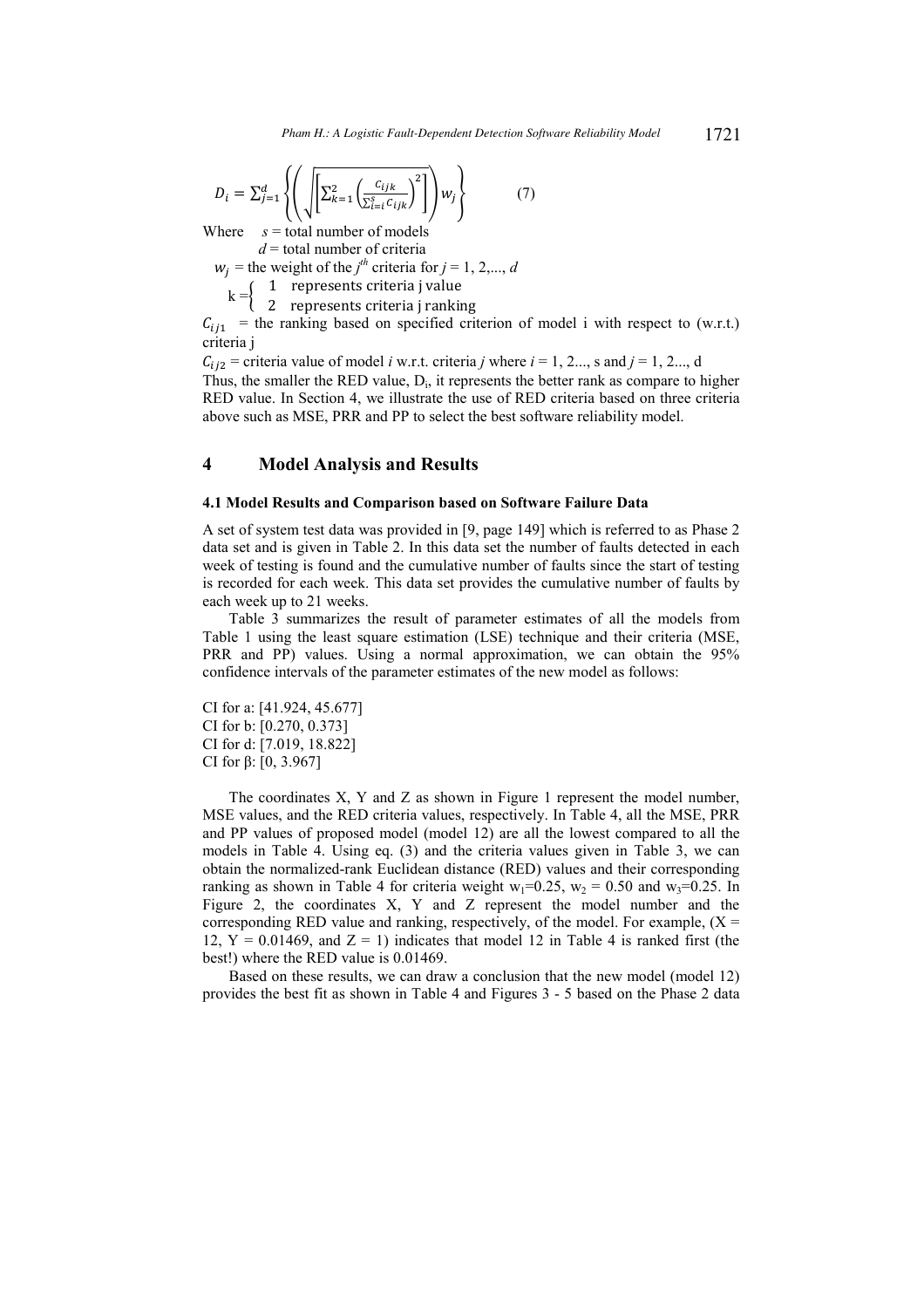# 1722 *Pham H.: A Logistic Fault-Dependent Detection Software Reliability Model*

set. Figure 6 shows the estimated number of failures of the new model versus the data set.

The result, in general, shows very encouraging since it indicates that a consideration of a more realistic logistic fault-dependent detection function can be more than compensated by the ability of the model to better describe the debugging process of reliability modeling. Obviously, further work in broader validation of this conclusion is needed using other data sets as well as other criteria.

| Week<br>Index  | Exposure time (Cum.<br>System test hours) | Fault            | Cum. fault     |  |
|----------------|-------------------------------------------|------------------|----------------|--|
| 1              | 416                                       | $\overline{3}$   | $\overline{3}$ |  |
| $\overline{c}$ | 832                                       | $\mathbf{1}$     | $\overline{4}$ |  |
| $\overline{3}$ | 1248                                      | $\boldsymbol{0}$ | $\overline{4}$ |  |
| $\overline{4}$ | 1664                                      | $\overline{3}$   | $\overline{7}$ |  |
| 5              | 2080                                      | $\overline{2}$   | 9              |  |
| 6              | 2496                                      | $\boldsymbol{0}$ | 9              |  |
| $\overline{7}$ | 2912                                      | $\,1$            | 10             |  |
| 8              | 3328                                      | $\overline{3}$   | 13             |  |
| 9              | 3744                                      | $\overline{4}$   | 17             |  |
| $10\,$         | 4160                                      | $\overline{c}$   | 19             |  |
| 11             | 4576                                      | $\overline{4}$   | 23             |  |
| 12             | 4992                                      | $\overline{c}$   | 25             |  |
| 13             | 5408                                      | 5                | 30             |  |
| 14             | 5824                                      | $\overline{2}$   | 32             |  |
| 15             | 6240                                      | $\overline{4}$   | 36             |  |
| 16             | 6656                                      | 1                | 37             |  |
| 17             | 7072                                      | $\overline{c}$   | 39             |  |
| 18             | 7488                                      | $\boldsymbol{0}$ | 39             |  |
| 19             | 7904                                      | $\boldsymbol{0}$ | 39             |  |
| 20             | 8320                                      | 3                | 42             |  |
| 21             | 8736                                      | $\mathbf{1}$     | 43             |  |

*Table 2: Phase 2 system test data [Pham, 06]*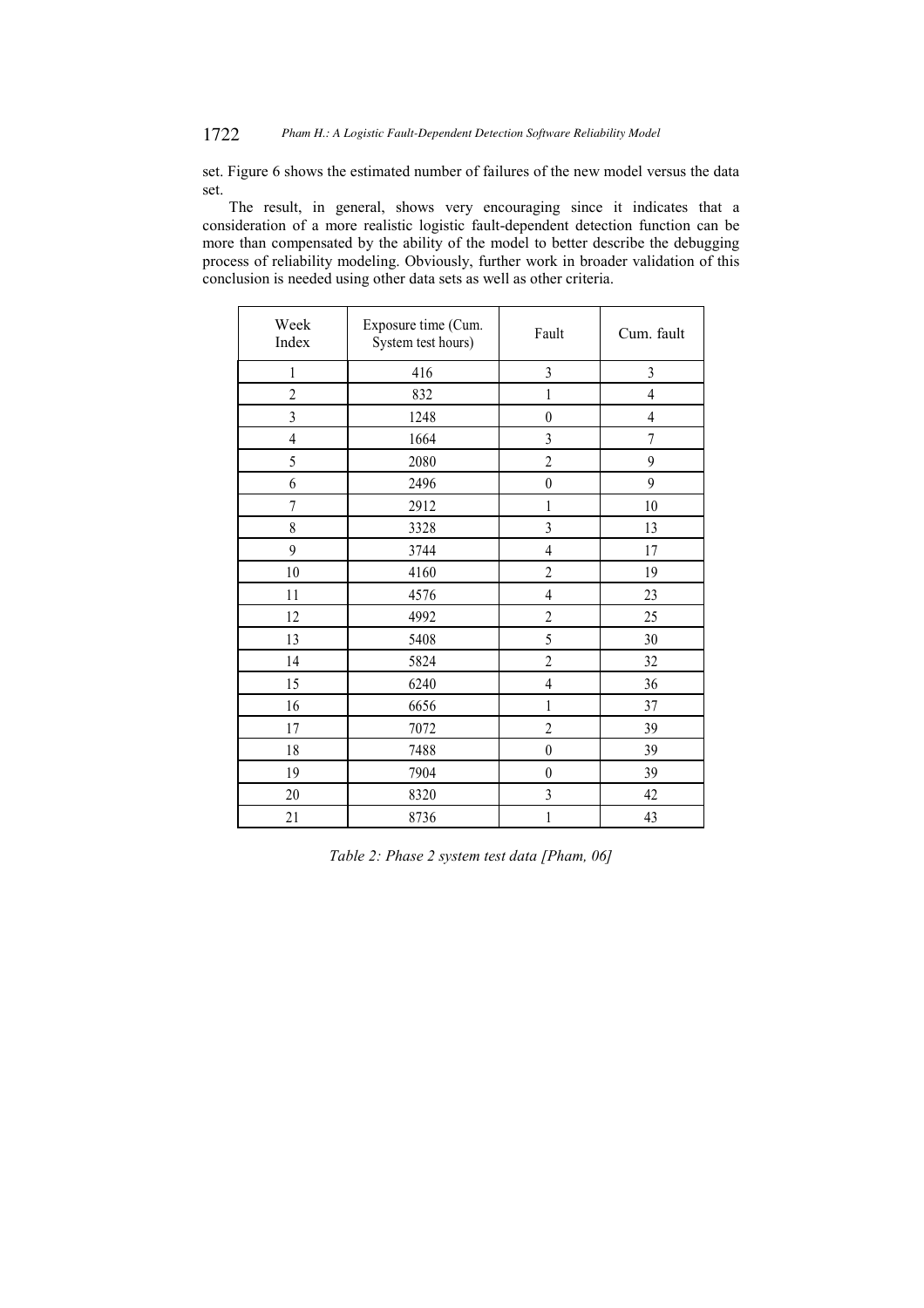| <b>Model Name</b>                                                             | <b>LSEs</b>                                                                                                           | <b>MSE</b> | <b>PRR</b> | PP     |
|-------------------------------------------------------------------------------|-----------------------------------------------------------------------------------------------------------------------|------------|------------|--------|
| G-O Model (model 1)                                                           | $\hat{a} = 93.5106$<br>$\hat{b} = 0.0278$                                                                             | 12.0275    | 0.4353     | 2.2451 |
| Delayed S-shaped<br>(mod 2)                                                   | $\hat{a} = 62.3$<br>ĥ<br>$= 2.8510^{-4}$                                                                              | 3.27       | 44.27      | 1.43   |
| Inflection S-shaped<br>(mod 3)                                                | $\hat{a} = 46.6$<br>$\hat{b} = 5.7810^{-4}$<br>$\hat{\beta} = 12.20$                                                  | 1.87       | 5.94       | 0.90   |
| Yamada imperfect<br>debugging (model 4)                                       | $\hat{a} = 1.5$<br>$\widehat{b} = 1.1110^{-3}$<br>$\hat{\alpha} = 3.810^{-3}$                                         | 4.98       | 4.30       | 0.81   |
| PNZ model (model 5)                                                           | $\hat{a} = 45.99$<br>$\hat{b} = 6.010^{-4}$<br>$\hat{\alpha} = 0$<br>$\hat{\beta} = 13.24$                            | 1.9964     | 5.2516     | 0.8971 |
| Pham-Zhang model<br>(model 6)                                                 | $\hat{a} = 0.06$<br>$\hat{b} = 6.010^{-4}$<br>$\hat{\alpha} = 1.010^{-4}$<br>$\hat{\beta} = 13.2$<br>$\hat{c} = 45.9$ | 2.12       | 6.79       | 0.95   |
| Dependent parameter<br>model (model 7)                                        | $\hat{\alpha} = 3.010^{-6}$<br>$\hat{\gamma} = 0.49$                                                                  | 43.7343    | 435.2331   | 4.5431 |
| Dependent parameter<br>model with<br>$m(t_0) \neq 0, t_0 \neq 0$ (model<br>8) | $\hat{a} = 890996$<br>$\hat{v} = 1.210^{-6}$<br>$t_0 = 832$<br>$m_0 = 4$                                              | 24.79      | 1.14       | 0.73   |
| Pham inflexion model<br>(mod 9)                                               | $\hat{N} = 45.8270$<br>$\hat{a} = 0.2961$<br>$\hat{b} = 0.2170$<br>$\hat{\beta} = 13.6298$                            | 1.5108     | 3.1388     | 0.6800 |
| Vtub uncertainty model<br>(model 10)                                          | $\hat{N} = 43.25$<br>$\hat{a} = 2.662$<br>$\hat{b} = 0.196$<br>$\hat{\alpha} = 4.040$<br>$\hat{\beta} = 35.090$       | 1.80       | 2.06       | 0.77   |
| Error-dependent detection<br>model (model 11)                                 | $\hat{N} = 46.5534$<br>$\hat{a} = 0.0047$<br>$\hat{b} = 0.0185$                                                       | 1.7718     | 1.0442     | 0.8813 |
| Logistic fault-detection<br>model (new model)<br>(mod 12)                     | $\hat{a} = 43.8005$<br>$\hat{b} = 0.32150$<br>$\hat{d} = 12.92043$<br>$\hat{\beta} = 1.55095$                         | 0.9378     | 0.1713     | 0.1732 |

*Table 3: Model Parameter Estimation and Comparison Criteria*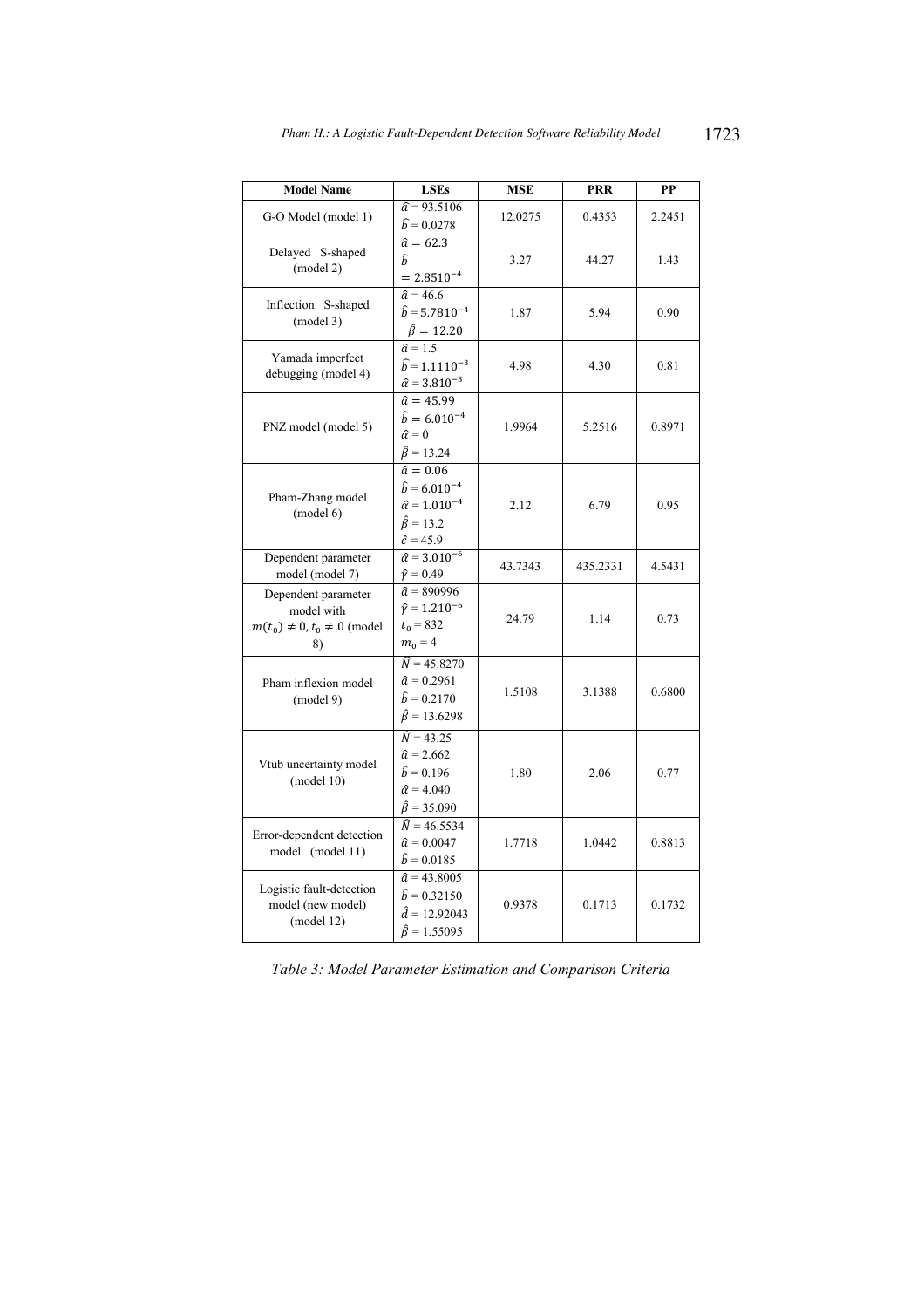| Model / Criteria                                                        | <b>MSE</b><br>(Rank) | <b>PRR</b><br>(Rank) | PP (Rank)  | RED Value Model<br>$(D_k)$ | Rank           |
|-------------------------------------------------------------------------|----------------------|----------------------|------------|----------------------------|----------------|
| 1. G -O Model                                                           | 12.0275(10)          | 0.4353(2)            | 2.2451(11) | 0.10801                    | 8              |
| 2. Delayed S-shaped                                                     | 3.27(8)              | 44.27 (11)           | 1.43(10)   | 0.14964                    | 11             |
| 3. Inflection S-shaped                                                  | 1.87(5)              | 5.94(9)              | 0.90(8)    | 0.10437                    | 7              |
| 4. Yamada imperfect<br>debugging model                                  | 4.98(9)              | 4.30(7)              | 0.81(5)    | 0.09740                    | 5              |
| 5. PNZ model                                                            | 1.9964(6)            | 5.2516(8)            | 0.8971(7)  | 0.09835                    | 6              |
| 6. Pham-Zhang model                                                     | 2.12(7)              | 6.79(10)             | 0.95(9)    | 0.12039                    | 10             |
| 7. Dependent-parameter<br>Model                                         | 43.7343 (12)         | 435.2331 (12)        | 4.5431(12) | 0.63372                    | 12             |
| 8. Dependent-<br>parameter model<br>with $m(t_0) \neq 0$ , $t_0 \neq 0$ | 24.79 (11)           | 1.14(4)              | 0.73(3)    | 0.11204                    | 9              |
| 9. Pham inflexion<br>model                                              | 1.5108(2)            | 3.1388(6)            | 0.68(2)    | 0.05902                    | $\mathcal{E}$  |
| 10. Vtub uncertainty<br>model                                           | 1.80(4)              | 2.06(5)              | 0.77(4)    | 0.06382                    | $\overline{4}$ |
| 11. Error-dependent<br>detection Model                                  | 1.7718(3)            | 1.0442(3)            | 0.8813(6)  | 0.05402                    | $\overline{2}$ |
| 12. Logistic fault-<br>detection model<br>(new model)                   | 0.9378(1)            | 0.1713(1)            | 0.1732(1)  | 0.01469                    | 1              |

*Table 4: Parameter Estimation and Model Comparison when w1= 0.25, w2=0.50, w3= 0.25*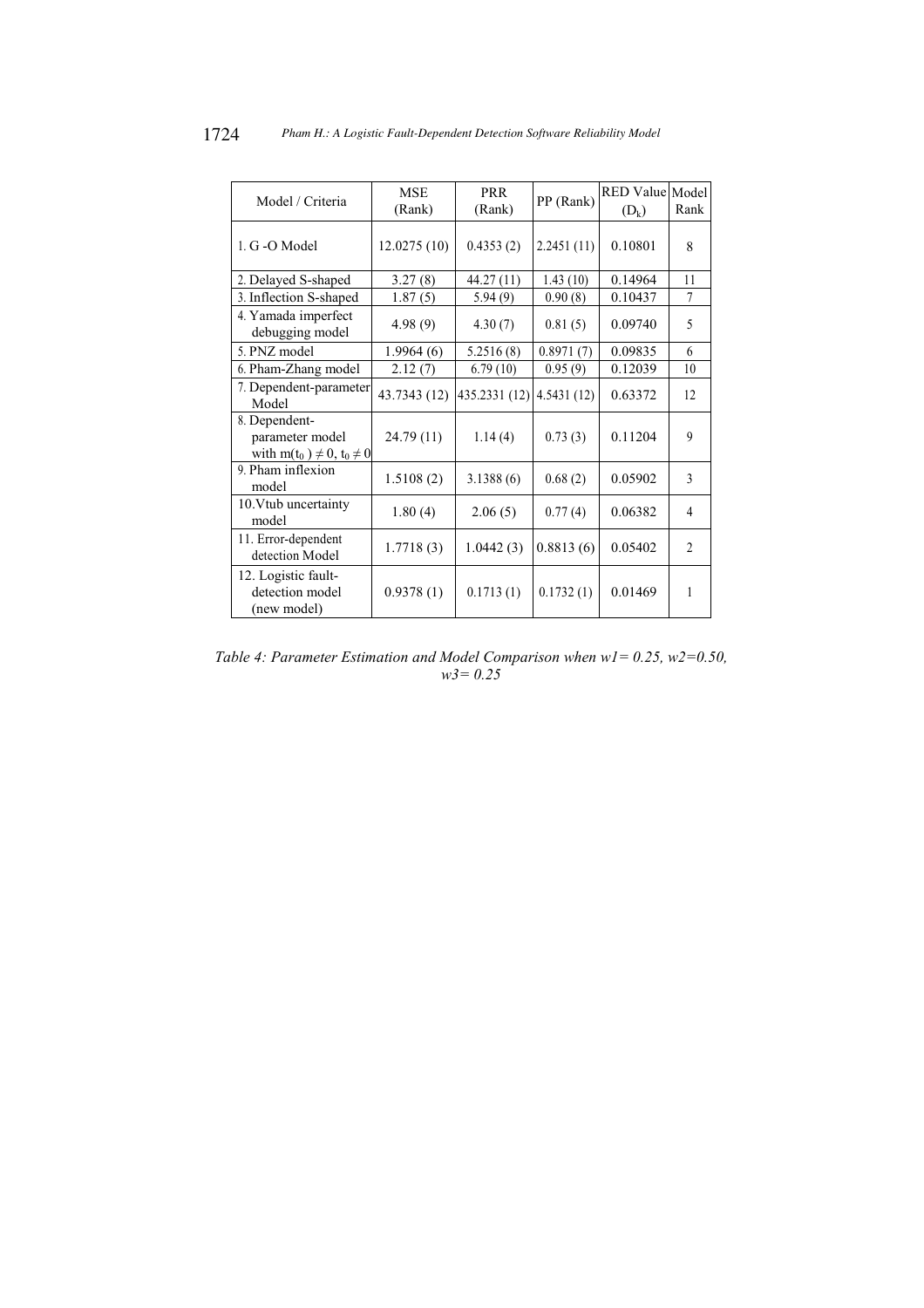

*Figure 1: A plot (X,Y,Z) represents (model number, MSE value, normalized criteria value)* based on Phase 2 Data set for  $w_1 = 0.25$ ,  $w_2 = 0.5$ ,  $w_3 = 0.25$ 



*Figure 2: A plot (X,Y,Z) represents (model number, RED values, model ranking) based on Phase 2 Data set for w1= 0.25, w2=0.5, w3= 0.25*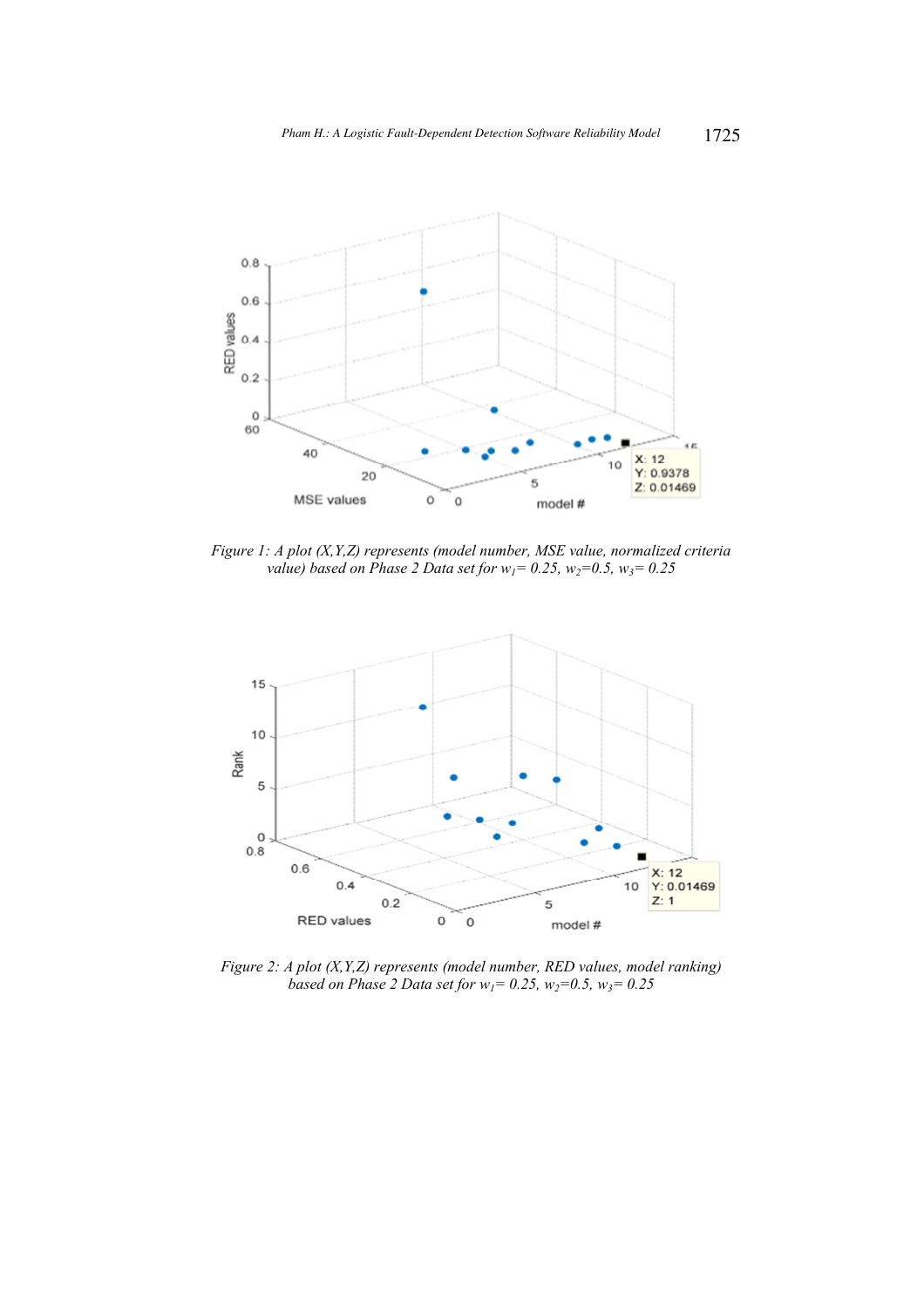

*Figure 3: A plot (X,Y,Z) represents (model number, MSE value, model ranking) based on Phase 2 Data set for w1= 0.25, w2=0.5, w3= 0.25* 



*Figure 4: A plot (X,Y,Z) represents (model number, PRR value, model ranking) based on Phase 2 Data set for w1= 0.25, w2=0.5, w3= 0.25*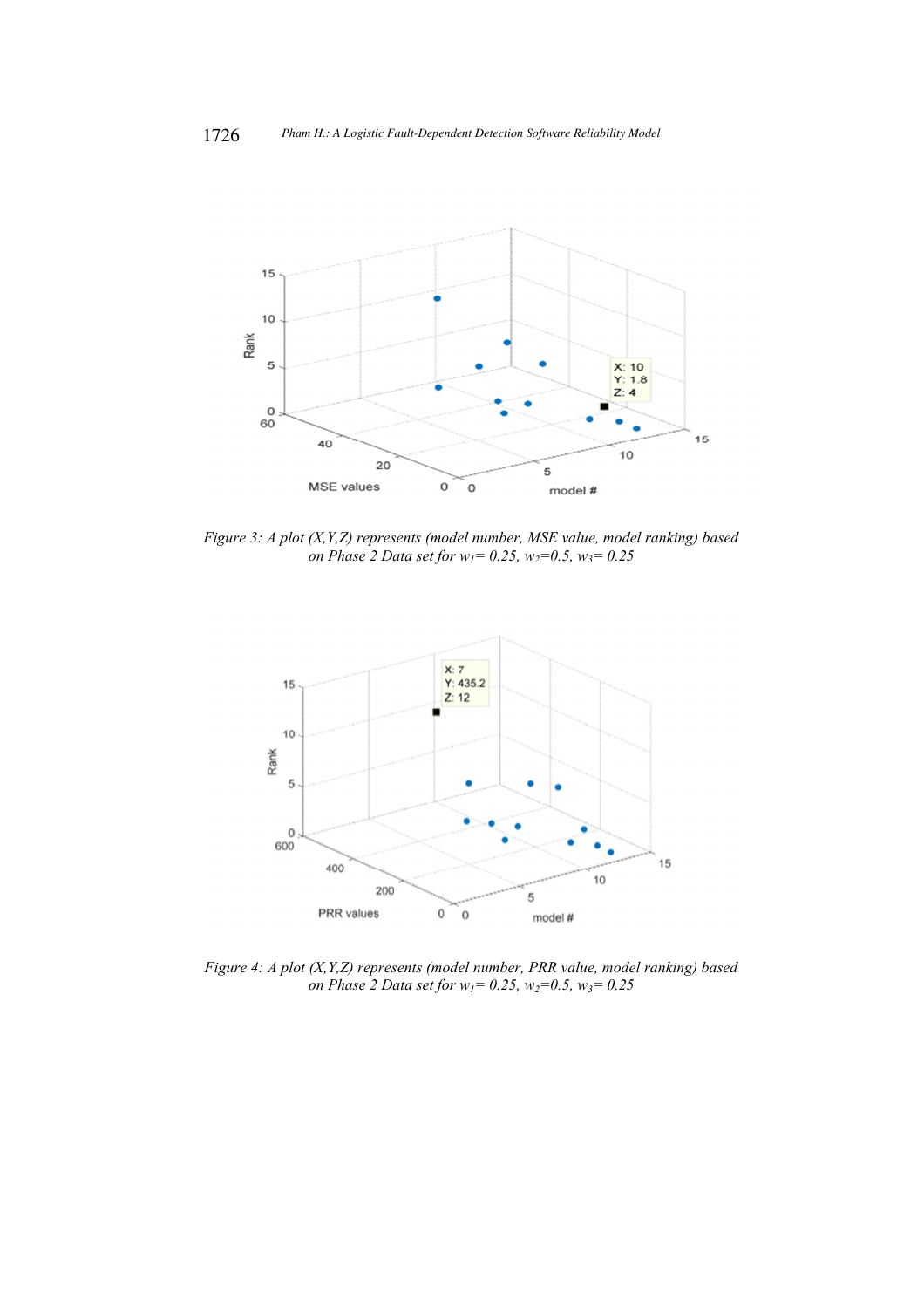

*Figure 5: A plot (X,Y,Z) represents (model number, PP value, model ranking) based on Phase 2 Data set for w1= 0.25, w2=0.5, w3= 0.25* 



*Figure 6: The expected number of failures of new model (model 12) versus time based on Phase 2 Data*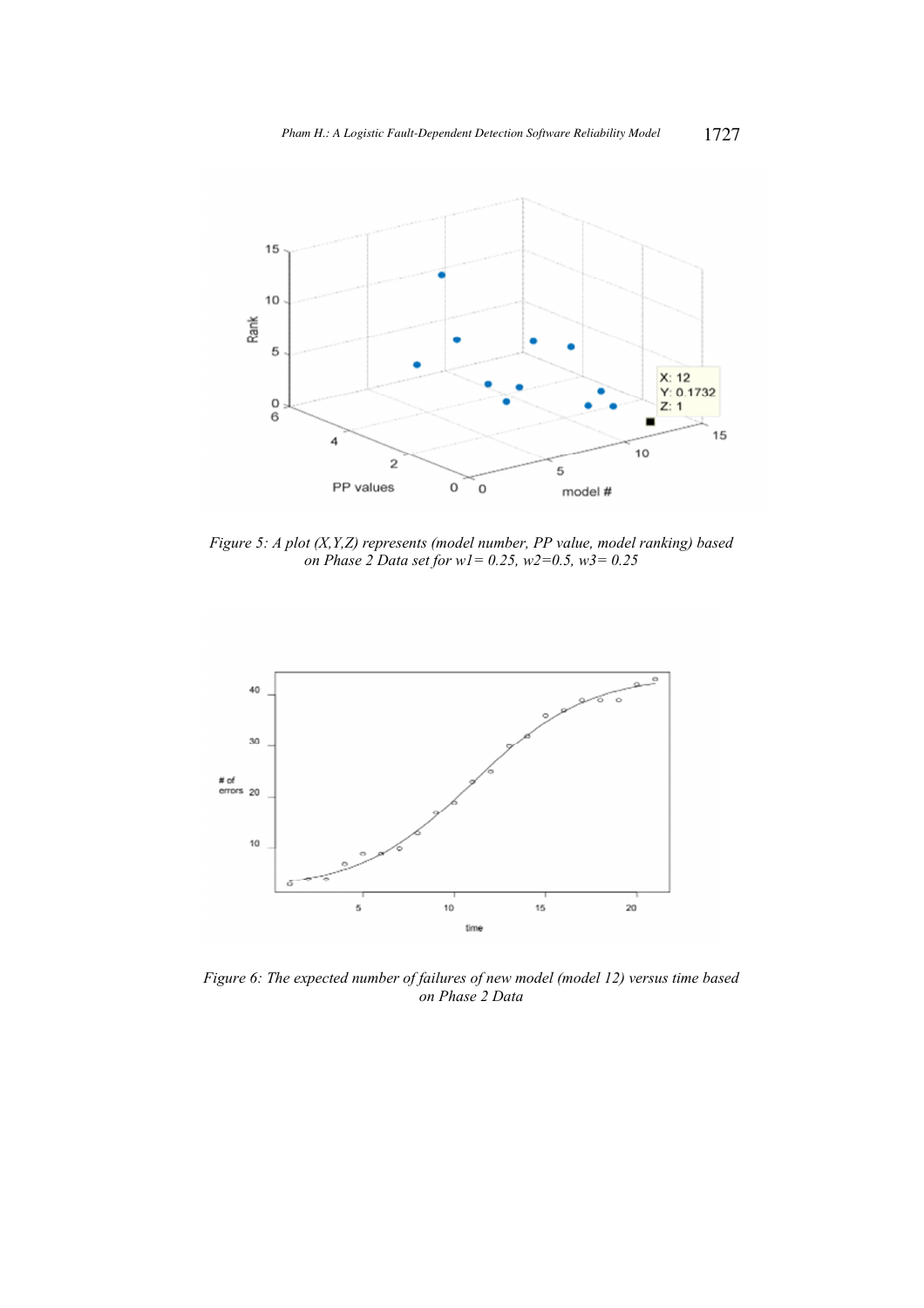### **4.2 Model Results and Comparison based on Earthquake Data**

As we all know the cost of damages of any magnitude-7 or larger earthquake is definitely very significant and difficult to predict. [Pham, 14] recently use their model to assess and predict the number of earthquakes in the coming years based on the magnitude range 7.0-7.9 earthquake data in the United States for a period of 43 years from 1970 - 2012. We now use this same data set to illustrate the goodness-of-fit of our proposed model and compare the results to the logistic growth model in [Pham, 14]. The parameter estimates of the proposed model in equation (3) based on this earthquake data set [Pham, 14] are as follows:

$$
a = 39.9774 \qquad b = 0.0795 \qquad d = 68.3223 \qquad \beta = -0.9118
$$

Figure 7 shows the estimated number of earthquakes of the new model (model 12) versus the year index based on earthquake data set. The MSE and PRR values of the new model are 0.4702 and 1.1504, respectively. Although the PRR value of the new model is larger than the logistic model in [Pham, 14], the MSE value of the new model shows significantly smaller compared to logistic model [Pham, 14]. This is again also encouraging! It would be of interest to do further analysis of this new model applying to other applications for a broader validation of this study.



*Figure 7: The expected number of earthquakes of the new model (model 12) versus the year index based on earthquake data* 

### **5 Conclusions**

In this study, we discuss a new logistic fault-dependent detection model with considerations of time dependent-rate of detected faults in the software. The proposed expected number of software detected failures function is discussed. Numerical examples to illustrate the goodness-of-fit criteria of the new model and compare it to several existing NHPP models based on failure data sets are discussed. The confidence interval for the parameter estimates of the proposed model is also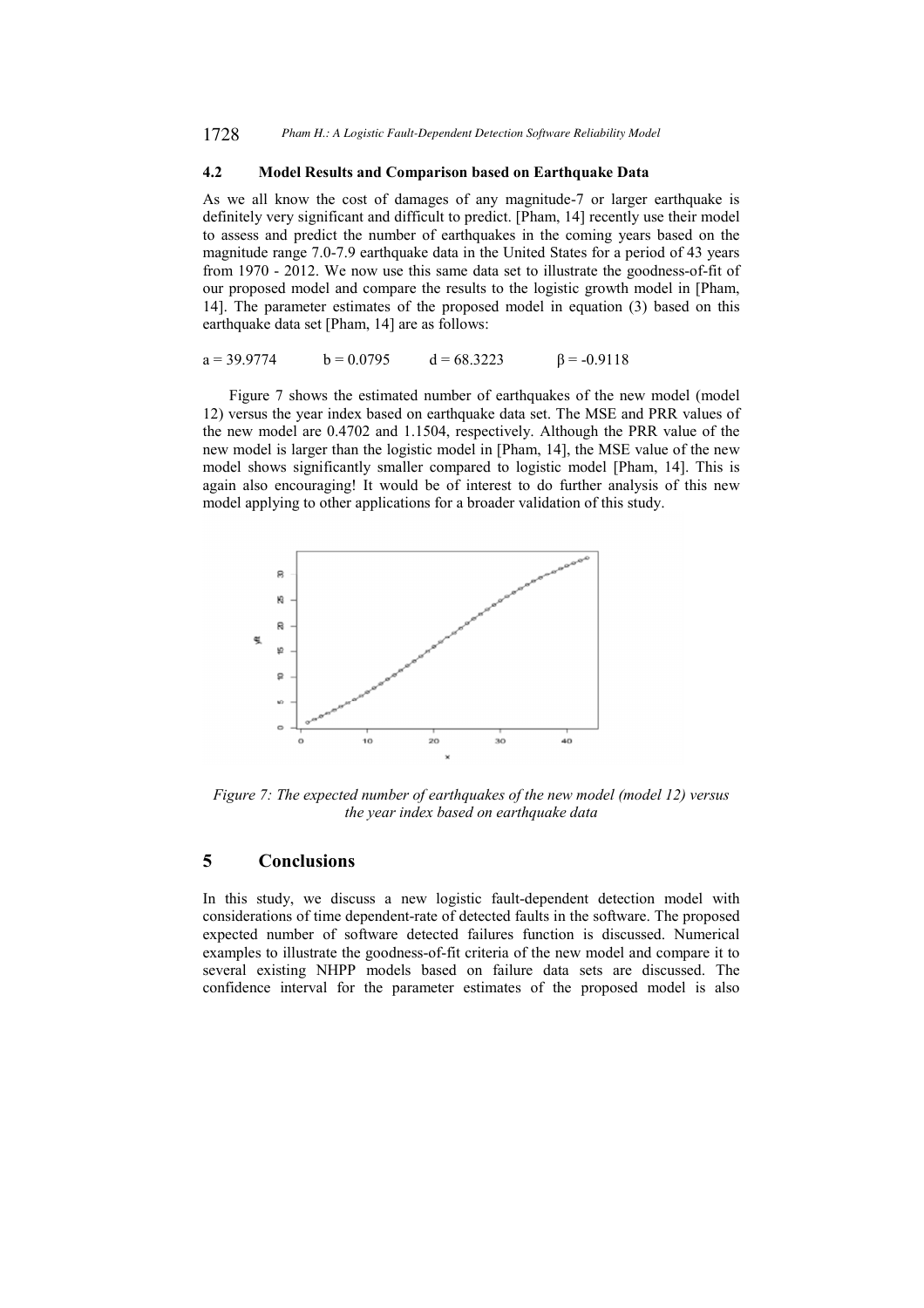presented. The results show that the proposed model fit significantly better than all the existing software reliability growth models based on given criteria.

### **References**

[Goel, 79] Goel, A. L., Okumoto, K.: Time-dependent fault-detection rate model for software and other performance measures, IEEE Transactions on Reliability, Vol. 28, 206-211, 1979.

[Inoue, 14] Inoue, S., Yamada, S.: A nonparametric Bootstrap method for software reliability assessment and release planning, Advances in Reliability, Vol. 1, 51-59, 2014.

[Kapur, 12] Kapur, P. K., Pham, H., Aggarwal, A. G. and Kaur, G.: Two-dimensional multirelease software reliability modeling and optimal release planning, IEEE Trans. on Reliability, Vol. 61, Number 3, 758-768, 2012.

[Kapur, 92] Kapur, P. K., Garg, R. B.: A software reliability growth model for an error-removal phenomenon, Software Engineering Journal, 291-294, July 1992.

[Kapur, 11] Kapur, P. K., Pham, H., Anand, S., Yadav, K.: A unified approach for developing software reliability growth models in the presence of imperfect debugging and error generation, IEEE Trans. on Reliability, Vol. 60, Number 1, 331-340, 2011.

[Li, 17,] Li, Q., Pham, H.: NHPP software reliability model considering the uncertainty of operating environments with imperfect debugging and testing coverage, Applied Mathematical Modelling, Vol. 51, Number 11, 68-85, 2017.

[Ohba, 84] Ohba M., Yamada, S.: S-shaped software reliability growth models, Proc. 4th Int. Conf. Reliability and Maintainability, 430-436, 1984.

[Ohba, 84] Ohba, M.: Inflexion S-shaped software reliability growth models, Stochastic Models in Reliability Theory, ed. S. Osaki and Y. Hatoyama, Springer-Verlag, p. 144-162 (1984)

[Pham, 06] Pham, H.: System Software Reliability, Springer, 2006.

[Pham, 93] Pham, H.: Software reliability assessment: imperfect debugging and multiple failure types in software development, EG&G-RAAM-10737; Idaho ational Engineering Laboratory, 1993.

[Pham, 96] Pham, H.: A software cost model with imperfect debugging, random life cycle and penalty cost, International Journal of Systems Science, Vol. 27, Number 5, 455-463, 1996.

[Pham, 03] Pham, H., Zhang, X.: NHPP software reliability and cost models with testing coverage, European Journal of Operational Research, Vol. 145, 443-454, 2003.

[Pham, 99] Pham, H., Nordmann, L., Zhang, X.: A general imperfect software debugging model with s-shaped fault detection rate, IEEE Transactions on Reliability, Vol. 48, Number 2, 169-175, 1999.

[Pham, 97] Pham, H., Zhang, X.: An NHPP software reliability model and its comparison, International Journal of Reliability, Quality and Safety Engineering, Vol. 4, Number 3, 269- 282, 1997.

[Pham, 03] Pham, H., Deng, C.: Predictive-ratio risk criterion for selecting software reliability models, Proc. inth International Conf. on Reliability and Quality in Design, 2003.

[Pham, 07] Pham, H.: An imperfect-debugging fault-detection dependent-parameter software, International Journal of Automation and Computing, Vol. 4, Number 4, 325-328, 2007.